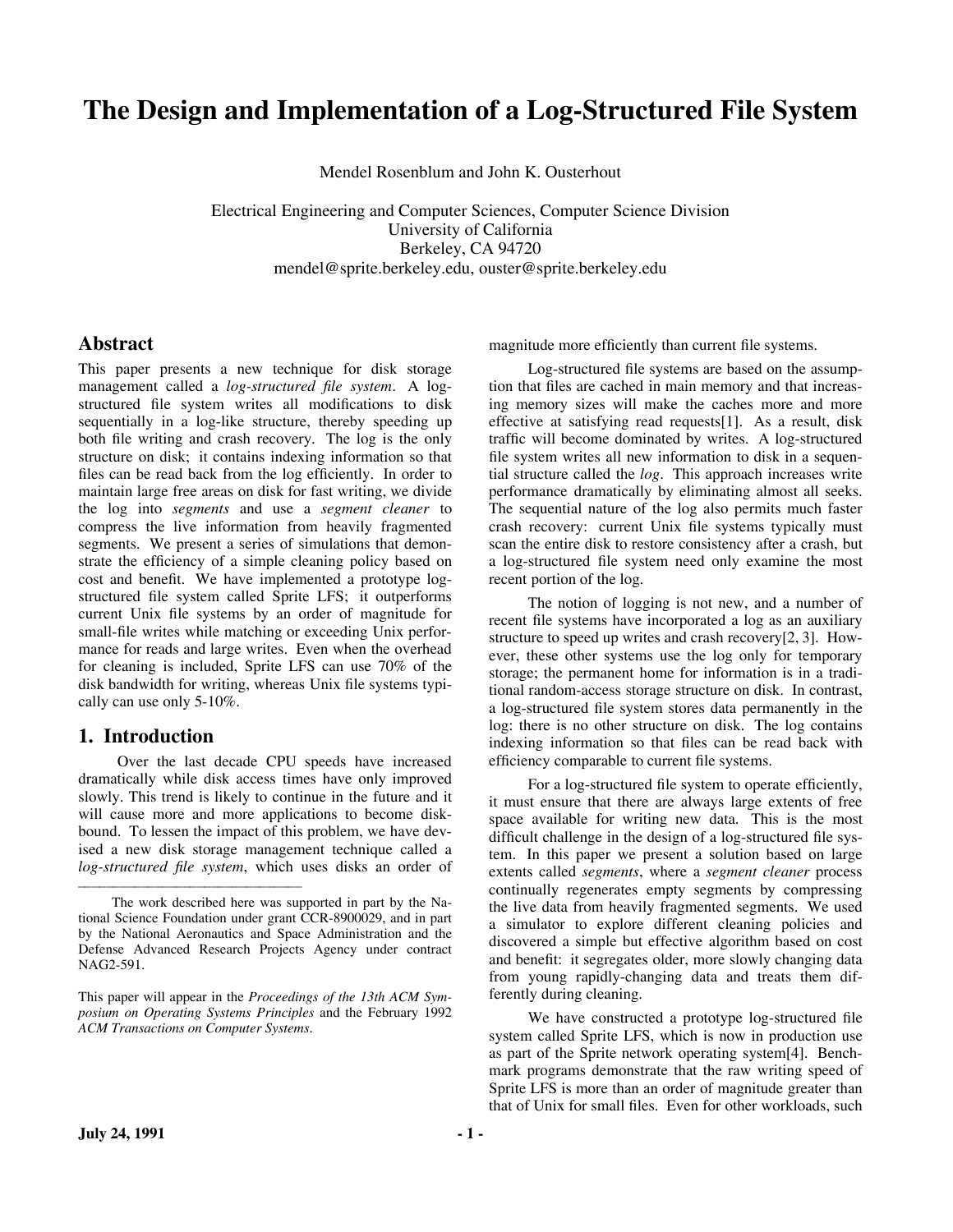as those including reads and large-file accesses, Sprite LFS is at least as fast as Unix in all cases but one (files read sequentially after being written randomly). We also measured the long-term overhead for cleaning in the production system. Overall, Sprite LFS permits about 65-75% of a disk's raw bandwidth to be used for writing new data (the rest is used for cleaning). For comparison, Unix systems can only utilize 5-10% of a disk's raw bandwidth for writing new data; the rest of the time is spent seeking.

The remainder of this paper is organized into six sections. Section 2 reviews the issues in designing file systems for computers of the 1990's. Section 3 discusses the design alternatives for a log-structured file system and derives the structure of Sprite LFS, with particular focus on the cleaning mechanism. Section 4 describes the crash recovery system for Sprite LFS. Section 5 evaluates Sprite LFS using benchmark programs and long-term measurements of cleaning overhead. Section 6 compares Sprite LFS to other file systems, and Section 7 concludes.

#### **2. Design for file systems of the 1990's**

File system design is governed by two general forces: technology, which provides a set of basic building blocks, and workload, which determines a set of operations that must be carried out efficiently. This section summarizes technology changes that are underway and describes their impact on file system design. It also describes the workloads that influenced the design of Sprite LFS and shows how current file systems are ill-equipped to deal with the workloads and technology changes.

#### **2.1. Technology**

Three components of technology are particularly significant for file system design: processors, disks, and main memory. Processors are significant because their speed is increasing at a nearly exponential rate, and the improvements seem likely to continue through much of the 1990's. This puts pressure on all the other elements of the computer system to speed up as well, so that the system doesn't become unbalanced.

Disk technology is also improving rapidly, but the improvements have been primarily in the areas of cost and capacity rather than performance. There are two components of disk performance: transfer bandwidth and access time. Although both of these factors are improving, the rate of improvement is much slower than for CPU speed. Disk transfer bandwidth can be improved substantially with the use of disk arrays and parallel-head disks[5] but no major improvements seem likely for access time (it is determined by mechanical motions that are hard to improve). If an application causes a sequence of small disk transfers separated by seeks, then the application is not likely to experience much speedup over the next ten years, even with faster processors.

The third component of technology is main memory, which is increasing in size at an exponential rate. Modern file systems cache recently-used file data in main memory, **July 24, 1991** - 2 -

and larger main memories make larger file caches possible. This has two effects on file system behavior. First, larger file caches alter the workload presented to the disk by absorbing a greater fraction of the read requests[1, 6]. Most write requests must eventually be reflected on disk for safety, so disk traffic (and disk performance) will become more and more dominated by writes.

The second impact of large file caches is that they can serve as write buffers where large numbers of modified blocks can be collected before writing any of them to disk. Buffering may make it possible to write the blocks more efficiently, for example by writing them all in a single sequential transfer with only one seek. Of course, writebuffering has the disadvantage of increasing the amount of data lost during a crash. For this paper we will assume that crashes are infrequent and that it is acceptable to lose a few seconds or minutes of work in each crash; for applications that require better crash recovery, non-volatile RAM may be used for the write buffer.

### **2.2. Workloads**

Several different file system workloads are common in computer applications. One of the most difficult workloads for file system designs to handle efficiently is found in office and engineering environments. Office and engineering applications tend to be dominated by accesses to small files; several studies have measured mean file sizes of only a few kilobytes[1, 6-8]. Small files usually result in small random disk I/Os, and the creation and deletion times for such files are often dominated by updates to file system ''metadata'' (the data structures used to locate the attributes and blocks of the file).

Workloads dominated by sequential accesses to large files, such as those found in supercomputing environments, also pose interesting problems, but not for file system software. A number of techniques exist for ensuring that such files are laid out sequentially on disk, so I/O performance tends to be limited by the bandwidth of the I/O and memory subsystems rather than the file allocation policies. In designing a log-structured file system we decided to focus on the efficiency of small-file accesses, and leave it to hardware designers to improve bandwidth for large-file accesses. Fortunately, the techniques used in Sprite LFS work well for large files as well as small ones.

### **2.3. Problems with existing file systems**

Current file systems suffer from two general problems that make it hard for them to cope with the technologies and workloads of the 1990's. First, they spread information around the disk in a way that causes too many small accesses. For example, the Berkeley Unix fast file system (Unix FFS)[9] is quite effective at laying out each file sequentially on disk, but it physically separates different files. Furthermore, the attributes ("inode") for a file are separate from the file's contents, as is the directory entry containing the file's name. It takes at least five separate disk I/Os, each preceded by a seek, to create a new file in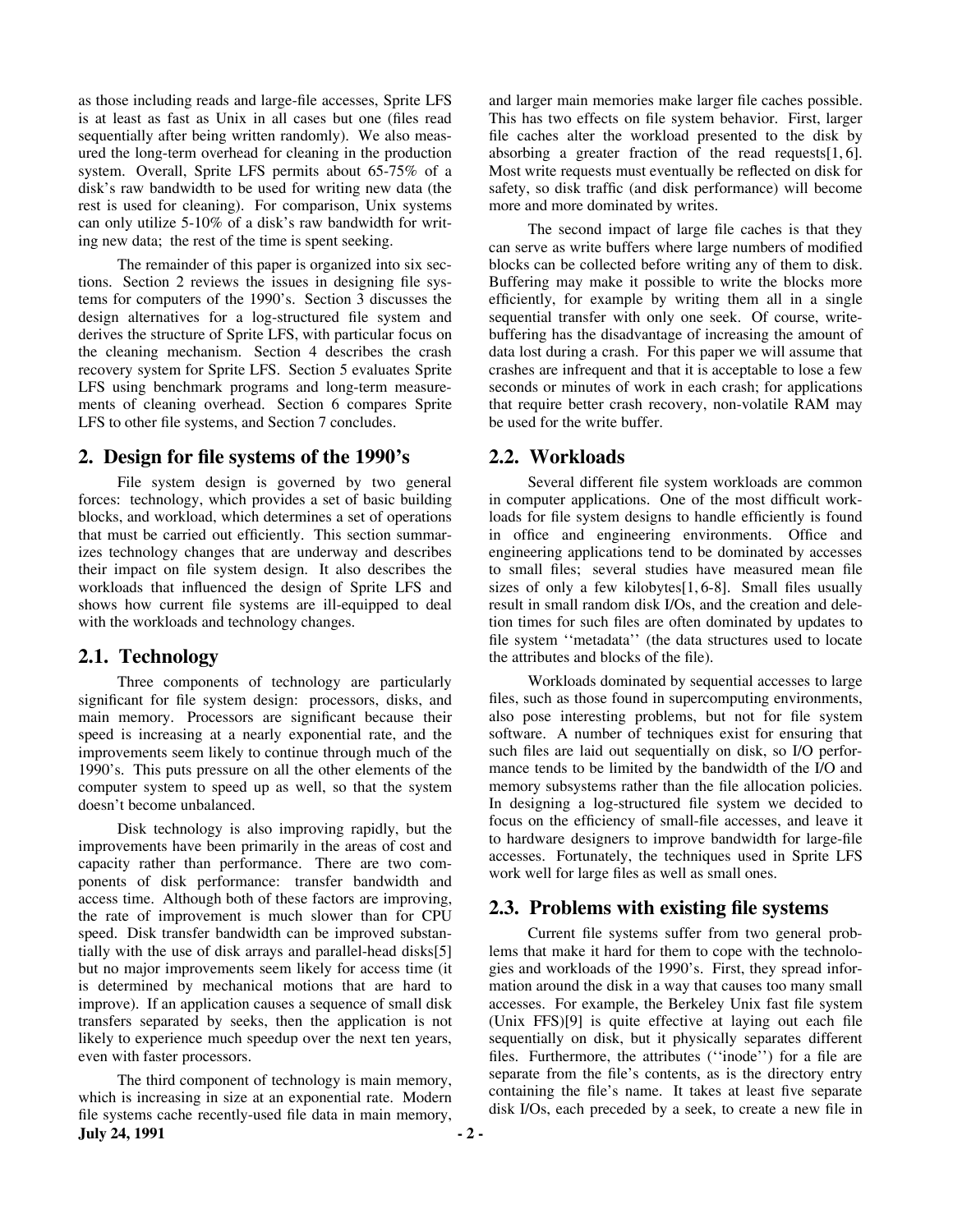Unix FFS: two different accesses to the file's attributes plus one access each for the file's data, the directory's data, and the directory's attributes. When writing small files in such a system, less than 5% of the disk's potential bandwidth is used for new data; the rest of the time is spent seeking.

The second problem with current file systems is that they tend to write synchronously: the application must wait for the write to complete, rather than continuing while the write is handled in the background. For example even though Unix FFS writes file data blocks asynchronously, file system metadata structures such as directories and inodes are written synchronously. For workloads with many small files, the disk traffic is dominated by the synchronous metadata writes. Synchronous writes couple the application's performance to that of the disk and make it hard for the application to benefit from faster CPUs. They also defeat the potential use of the file cache as a write buffer. Unfortunately, network file systems like NFS[10] have introduced additional synchronous behavior where it didn't used to exist. This has simplified crash recovery, but it has reduced write performance.

Throughout this paper we use the Berkeley Unix fast file system (Unix FFS) as an example of current file system design and compare it to log-structured file systems. The Unix FFS design is used because it is well documented in the literature and used in several popular Unix operating systems. The problems presented in this section are not unique to Unix FFS and can be found in most other file systems.

### **3. Log-structured file systems**

The fundamental idea of a log-structured file system is to improve write performance by buffering a sequence of file system changes in the file cache and then writing all the changes to disk sequentially in a single disk write operation. The information written to disk in the write operation includes file data blocks, attributes, index blocks, directories, and almost all the other information used to manage the file system. For workloads that contain many small files, a log-structured file system converts the many small synchronous random writes of traditional file systems into large asynchronous sequential transfers that can utilize nearly 100% of the raw disk bandwidth.

Although the basic idea of a log-structured file system is simple, there are two key issues that must be resolved to achieve the potential benefits of the logging approach. The first issue is how to retrieve information from the log; this is the subject of Section 3.1 below. The second issue is how to manage the free space on disk so that large extents of free space are always available for writing new data. This is a much more difficult issue; it is the topic of Sections 3.2-3.6. Table 1 contains a summary of the on-disk data structures used by Sprite LFS to solve the above problems; the data structures are discussed in detail in later sections of the paper.

# **3.1. File location and reading**

Although the term ''log-structured'' might suggest that sequential scans are required to retrieve information from the log, this is not the case in Sprite LFS. Our goal was to match or exceed the read performance of Unix FFS. To accomplish this goal, Sprite LFS outputs index structures in the log to permit random-access retrievals. The basic structures used by Sprite LFS are identical to those used in Unix FFS: for each file there exists a data structure called an *inode*, which contains the file's attributes (type, owner, permissions, etc.) plus the disk addresses of the first ten blocks of the file; for files larger than ten blocks, the inode also contains the disk addresses of one or more *indirect blocks*, each of which contains the addresses of more data or indirect blocks. Once a file's inode has been found, the number of disk I/Os required to read the file is identical in Sprite LFS and Unix FFS.

In Unix FFS each inode is at a fixed location on disk; given the identifying number for a file, a simple calculation

| Data structure       | Purpose                                                                                 | Location | Section |
|----------------------|-----------------------------------------------------------------------------------------|----------|---------|
| Inode                | Locates blocks of file, holds protection bits, modify time, etc.                        | Log      | 3.1     |
| Inode map            | Locates position of inode in log, holds time of last access plus version number.        | Log      | 3.1     |
| Indirect block       | Locates blocks of large files.                                                          | Log      | 3.1     |
| Segment summary      | Identifies contents of segment (file number and offset for each block).                 | Log      | 3.2     |
| Segment usage table  | Counts live bytes still left in segments, stores last write time for data in segments.  | Log      | 3.6     |
| Superblock           | Holds static configuration information such as number of segments and segment size.     | Fixed    | None    |
| Checkpoint region    | Locates blocks of inode map and segment usage table, identifies last checkpoint in log. | Fixed    | 4.1     |
| Directory change log | Records directory operations to maintain consistency of reference counts in inodes.     | Log      | 4.2     |

**Table 1 — Summary of the major data structures stored on disk by Sprite LFS.**

For each data structure the table indicates the purpose served by the data structure in Sprite LFS. The table also indicates whether the data structure is stored in the log or at a fixed position on disk and where in the paper the data structure is discussed in detail. Inodes, indirect blocks, and superblocks are similar to the Unix FFS data structures with the same names. Note that Sprite LFS contains neither a bitmap nor a free list.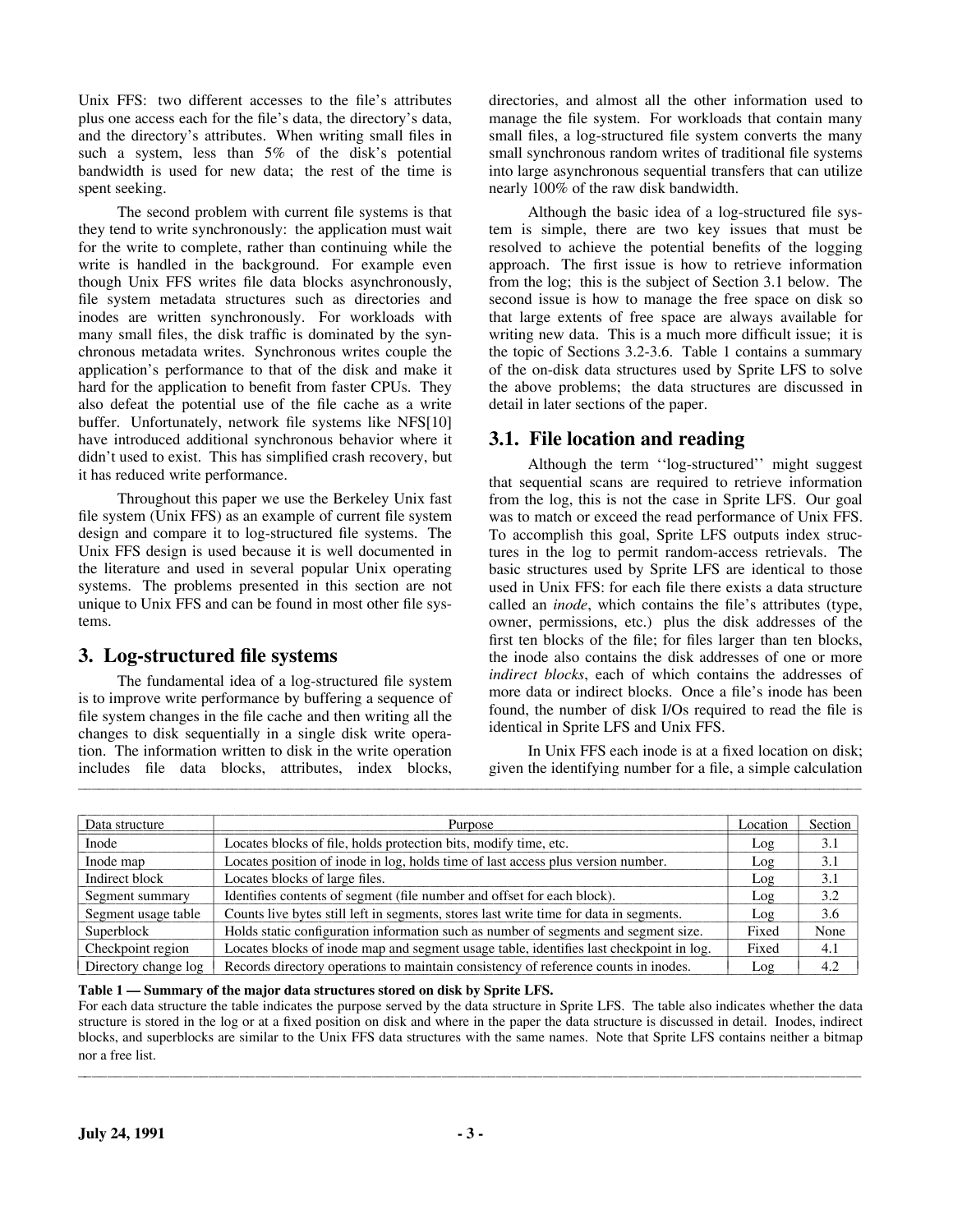yields the disk address of the file's inode. In contrast, Sprite LFS doesn't place inodes at fixed positions; they are written to the log. Sprite LFS uses a data structure called an *inode map* to maintain the current location of each inode. Given the identifying number for a file, the inode map must be indexed to determine the disk address of the inode. The inode map is divided into blocks that are written to the log; a fixed checkpoint region on each disk identifies the locations of all the inode map blocks. Fortunately, inode maps are compact enough to keep the active portions cached in main memory: inode map lookups rarely require disk accesses.

Figure 1 shows the disk layouts that would occur in Sprite LFS and Unix FFS after creating two new files in different directories. Although the two layouts have the same logical structure, the log-structured file system produces a much more compact arrangement. As a result, the write performance of Sprite LFS is much better than Unix FFS, while its read performance is just as good.

#### **3.2. Free space management: segments**

The most difficult design issue for log-structured file systems is the management of free space. The goal is to maintain large free extents for writing new data. Initially all the free space is in a single extent on disk, but by the time the log reaches the end of the disk the free space will have been fragmented into many small extents corresponding to the files that were deleted or overwritten.

From this point on, the file system has two choices: threading and copying. These are illustrated in Figure 2. The first alternative is to leave the live data in place and thread the log through the free extents. Unfortunately, threading will cause the free space to become severely fragmented, so that large contiguous writes won't be possible and a log-structured file system will be no faster than traditional file systems. The second alternative is to copy live data out of the log in order to leave large free extents for writing. For this paper we will assume that the live data is written back in a compacted form at the head of the log; it could also be moved to another log-structured file system to form a hierarchy of logs, or it could be moved to some totally different file system or archive. The disadvantage of copying is its cost, particularly for long-lived files; in the simplest case where the log works circularly across the disk and live data is copied back into the log, all of the longlived files will have to be copied in every pass of the log across the disk.

Sprite LFS uses a combination of threading and copying. The disk is divided into large fixed-size extents called *segments*. Any given segment is always written sequentially from its beginning to its end, and all live data must be copied out of a segment before the segment can be rewritten. However, the log is threaded on a segment-bysegment basis; if the system can collect long-lived data together into segments, those segments can be skipped over so that the data doesn't have to be copied repeatedly. The segment size is chosen large enough that the transfer time to read or write a whole segment is much greater than the cost of a seek to the beginning of the segment. This allows whole-segment operations to run at nearly the full bandwidth of the disk, regardless of the order in which segments are accessed. Sprite LFS currently uses segment sizes of either 512 kilobytes or one megabyte.

# **3.3. Segment cleaning mechanism**

The process of copying live data out of a segment is called *segment cleaning*. In Sprite LFS it is a simple three-step process: read a number of segments into memory, identify the live data, and write the live data back to a smaller number of clean segments. After this





This example shows the modified disk blocks written by Sprite LFS and Unix FFS when creating two single-block files named dir1/file1 and dir2/file2. Each system must write new data blocks and inodes for file1 and file2, plus new data blocks and inodes for the containing directories. Unix FFS requires ten non-sequential writes for the new information (the inodes for the new files are each written twice to ease recovery from crashes), while Sprite LFS performs the operations in a single large write. The same number of disk accesses will be required to read the files in the two systems. Sprite LFS also writes out new inode map blocks to record the new inode locations.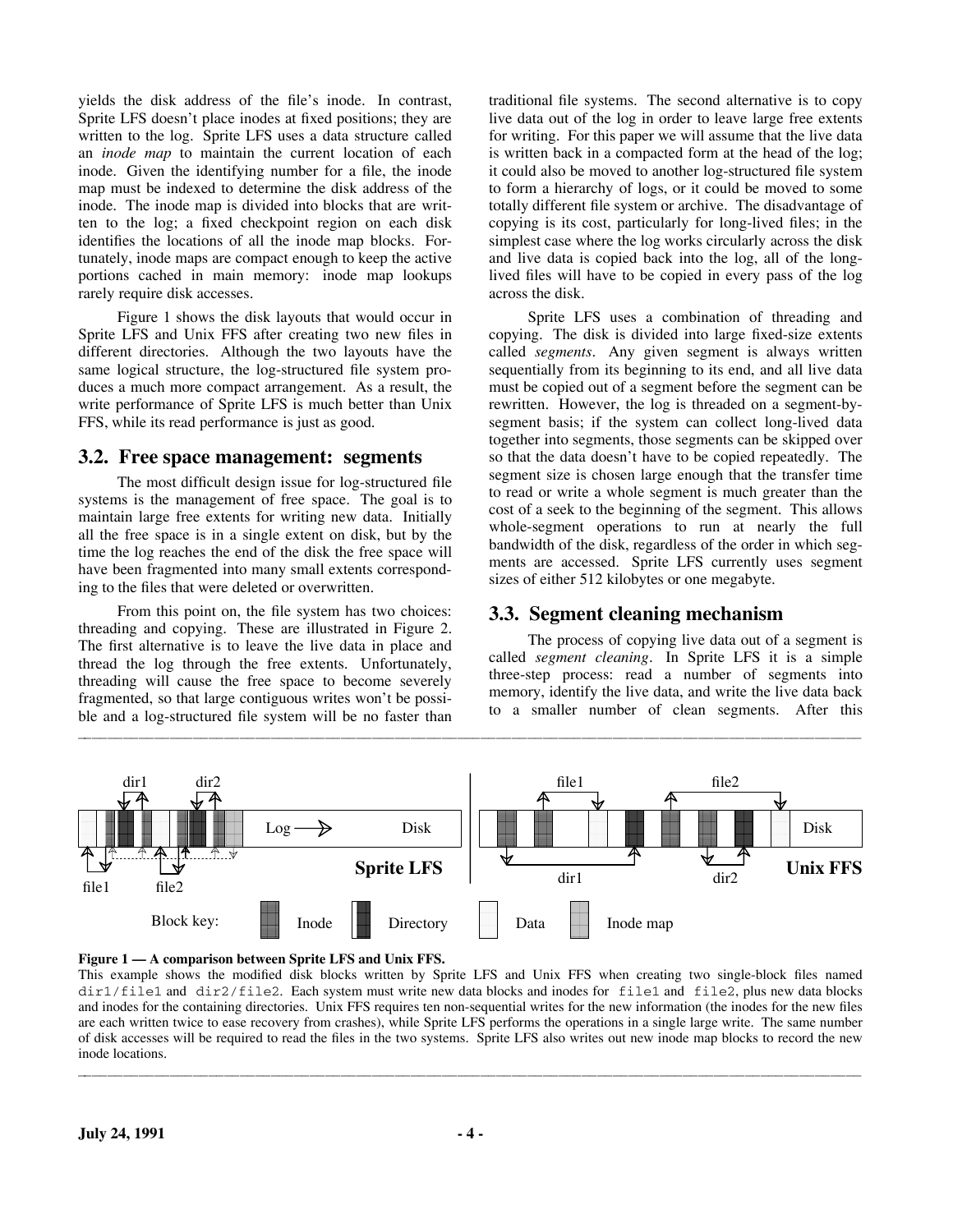operation is complete, the segments that were read are marked as clean, and they can be used for new data or for additional cleaning.

As part of segment cleaning it must be possible to identify which blocks of each segment are live, so that they can be written out again. It must also be possible to identify the file to which each block belongs and the position of the block within the file; this information is needed in order to update the file's inode to point to the new location of the block. Sprite LFS solves both of these problems by writing a *segment summary block* as part of each segment. The summary block identifies each piece of information that is written in the segment; for example, for each file data block the summary block contains the file number and block number for the block. Segments can contain multiple segment summary blocks when more than one log write is needed to fill the segment. (Partial-segment writes occur when the number of dirty blocks buffered in the file cache is insufficient to fill a segment.) Segment summary blocks impose little overhead during writing, and they are useful during crash recovery (see Section 4) as well as during cleaning.

Sprite LFS also uses the segment summary information to distinguish live blocks from those that have been overwritten or deleted. Once a block's identity is known, its liveness can be determined by checking the file's inode or indirect block to see if the appropriate block pointer still refers to this block. If it does, then the block is live; if it doesn't, then the block is dead. Sprite LFS optimizes this check slightly by keeping a version number in the inode map entry for each file; the version number is incremented whenever the file is deleted or truncated to length zero. The version number combined with the inode number form an unique identifier (uid) for the contents of the file. The segment summary block records this uid for each block in the segment; if the uid of a block does not match the uid currently stored in the inode map when the segment is cleaned, the block can be discarded immediately without examining the file's inode.

This approach to cleaning means that there is no free-block list or bitmap in Sprite. In addition to saving memory and disk space, the elimination of these data structures also simplifies crash recovery. If these data structures existed, additional code would be needed to log changes to the structures and restore consistency after crashes.

# **3.4. Segment cleaning policies**

Given the basic mechanism described above, four policy issues must be addressed:

- (1) When should the segment cleaner execute? Some possible choices are for it to run continuously in background at low priority, or only at night, or only when disk space is nearly exhausted.
- (2) How many segments should it clean at a time? Segment cleaning offers an opportunity to reorganize data on disk; the more segments cleaned at once, the more opportunities to rearrange.
- (3) Which segments should be cleaned? An obvious choice is the ones that are most fragmented, but this turns out not to be the best choice.
- (4) How should the live blocks be grouped when they are written out? One possibility is to try to enhance the locality of future reads, for example by grouping files in the same directory together into a single output segment. Another possibility is to sort the blocks by the time they were last modified and group blocks of similar age together into new segments; we call this approach *age sort*.



#### **Figure 2 — Possible free space management solutions for log-structured file systems.**

In a log-structured file system, free space for the log can be generated either by copying the old blocks or by threading the log around the old blocks. The left side of the figure shows the threaded log approach where the log skips over the active blocks and overwrites blocks of files that have been deleted or overwritten. Pointers between the blocks of the log are maintained so that the log can be followed during crash recovery. The right side of the figure shows the copying scheme where log space is generated by reading the section of disk after the end of the log and rewriting the active blocks of that section along with the new data into the newly generated space.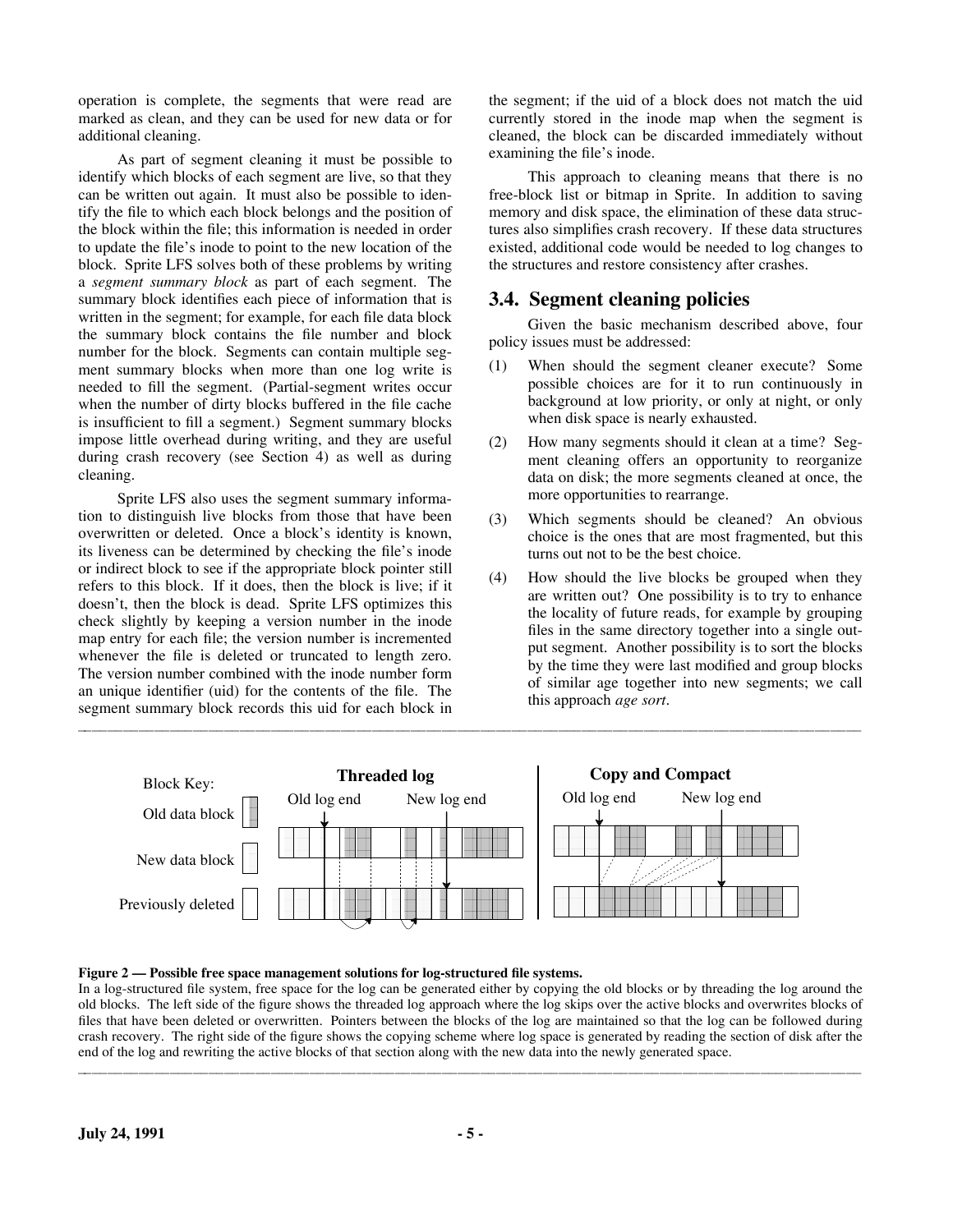In our work so far we have not methodically addressed the first two of the above policies. Sprite LFS starts cleaning segments when the number of clean segments drops below a threshold value (typically a few tens of segments). It cleans a few tens of segments at a time until the number of clean segments surpasses another threshold value (typically 50-100 clean segments). The overall performance of Sprite LFS does not seem to be very sensitive to the exact choice of the threshold values. In contrast, the third and fourth policy decisions are critically important: in our experience they are the primary factors that determine the performance of a log-structured file system. The remainder of Section 3 discusses our analysis of which segments to clean and how to group the live data.

We use a term called *write cost* to compare cleaning policies. The write cost is the average amount of time the disk is busy per byte of new data written, including all the cleaning overheads. The write cost is expressed as a multiple of the time that would be required if there were no cleaning overhead and the data could be written at its full bandwidth with no seek time or rotational latency. A write cost of 1.0 is perfect: it would mean that new data could be written at the full disk bandwidth and there is no cleaning overhead. A write cost of 10 means that only one-tenth of the disk's maximum bandwidth is actually used for writing new data; the rest of the disk time is spent in seeks, rotational latency, or cleaning.

For a log-structured file system with large segments, seeks and rotational latency are negligible both for writing and for cleaning, so the write cost is the total number of bytes moved to and from the disk divided by the number of those bytes that represent new data. This cost is determined by the utilization (the fraction of data still live) in the segments that are cleaned. In the steady state, the cleaner must generate one clean segment for every segment of new data written. To do this, it reads N segments in their entirety and writes out N\**u* segments of live data (where *u* is the utilization of the segments and  $0 \le u < 1$ ). This creates N\*(1−*u*) segments of contiguous free space for new data. Thus

write  $\text{cost} = \frac{\text{total bytes read and written}}{\text{new data written}}$ new data written read segs + write live + write new

$$
=\frac{N + N^*u + N^*(1-u)}{N^*(1-u)} = \frac{2}{1-u}
$$
 (1)

In the above formula we made the conservative assumption that a segment must be read in its entirety to recover the live blocks; in practice it may be faster to read just the live blocks, particularly if the utilization is very low (we haven't tried this in Sprite LFS). If a segment to be cleaned has no live blocks  $(u = 0)$  then it need not be read at all and the write cost is 1.0.

Figure 3 graphs the write cost as a function of *u*. For reference, Unix FFS on small-file workloads utilizes at most 5-10% of the disk bandwidth, for a write cost of 10-20 (see [11] and Figure 8 in Section 5.1 for specific measurements). With logging, delayed writes, and disk request sorting this can probably be improved to about 25% of the bandwidth[12] or a write cost of 4. Figure 3 suggests that the segments cleaned must have a utilization of less than .8 in order for a log-structured file system to outperform the current Unix FFS; the utilization must be less than .5 to outperform an improved Unix FFS.

It is important to note that the utilization discussed above is not the overall fraction of the disk containing live data; it is just the fraction of live blocks in segments that are cleaned. Variations in file usage will cause some segments to be less utilized than others, and the cleaner can choose the least utilized segments to clean; these will have lower utilization than the overall average for the disk.

Even so, the performance of a log-structured file system can be improved by reducing the overall utilization of the disk space. With less of the disk in use the segments that are cleaned will have fewer live blocks resulting in a lower write cost. Log-structured file systems provide a cost-performance tradeoff: if disk space is underutilized, higher performance can be achieved but at a high cost per usable byte; if disk capacity utilization is increased, storage costs are reduced but so is performance. Such a tradeoff



**Figure 3** — Write cost as a function of  $u$  for small files.

In a log-structured file system, the write cost depends strongly on the utilization of the segments that are cleaned. The more live data in segments cleaned the more disk bandwidth that is needed for cleaning and not available for writing new data. The figure also shows two reference points: ''FFS today'', which represents Unix FFS today, and ''FFS improved'', which is our estimate of the best performance possible in an improved Unix FFS. Write cost for Unix FFS is not sensitive to the amount of disk space in use.

<u> 2008 - Jan James James James James James James James James James James James James James James James James J</u>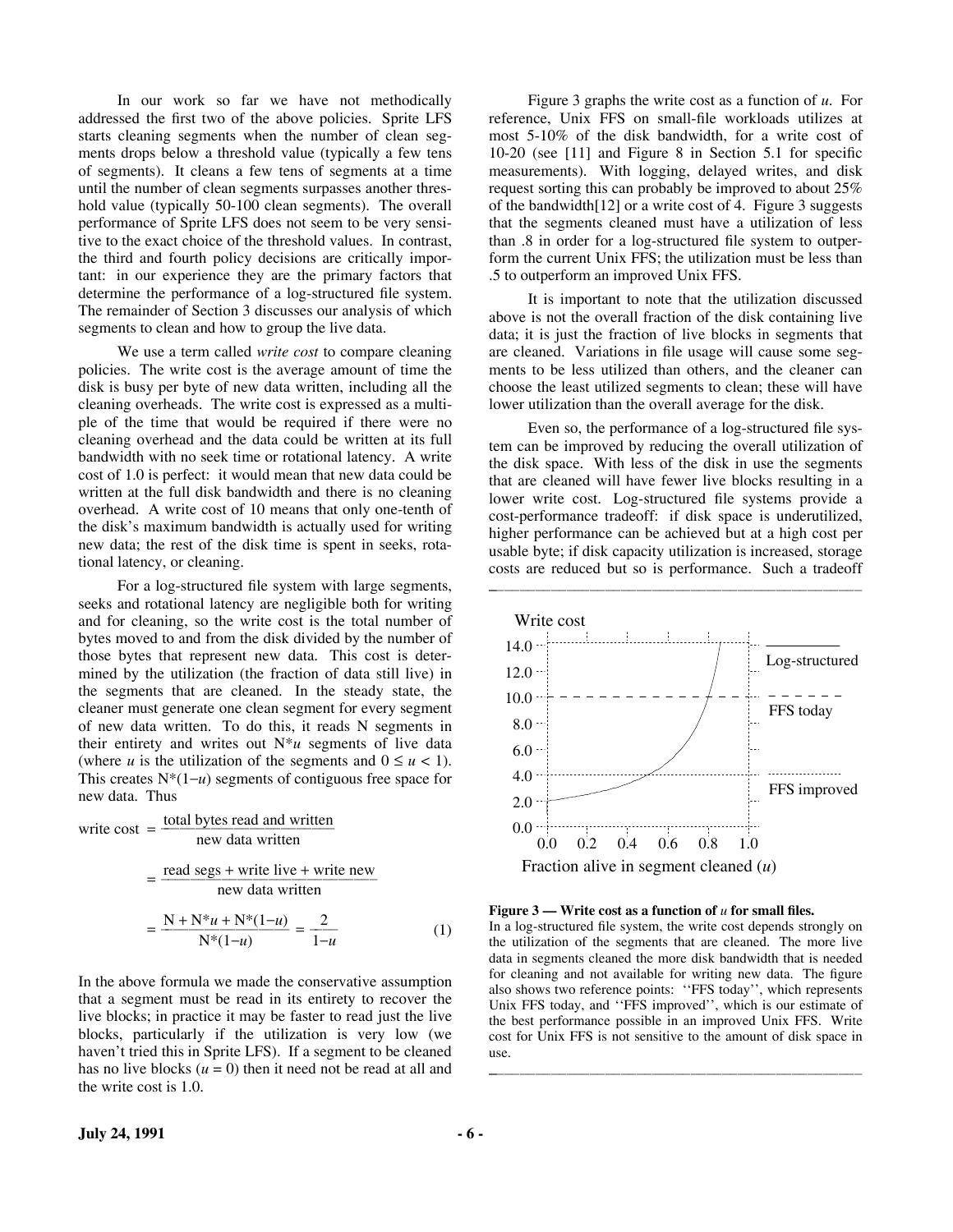between performance and space utilization is not unique to log-structured file systems. For example, Unix FFS only allows 90% of the disk space to be occupied by files. The remaining 10% is kept free to allow the space allocation algorithm to operate efficiently.

The key to achieving high performance at low cost in a log-structured file system is to force the disk into a bimodal segment distribution where most of the segments are nearly full, a few are empty or nearly empty, and the cleaner can almost always work with the empty segments. This allows a high overall disk capacity utilization yet provides a low write cost. The following section describes how we achieve such a bimodal distribution in Sprite LFS.

#### **3.5. Simulation results**

We built a simple file system simulator so that we could analyze different cleaning policies under controlled conditions. The simulator's model does not reflect actual file system usage patterns (its model is much harsher than reality), but it helped us to understand the effects of random access patterns and locality, both of which can be exploited to reduce the cost of cleaning. The simulator models a file system as a fixed number of 4-kbyte files, with the number chosen to produce a particular overall disk capacity utilization. At each step, the simulator overwrites one of the files with new data, using one of two pseudorandom access patterns:

*Uniform* Each file has equal likelihood of being selected in each step.

*Hot-and-cold* Files are divided into two groups. One group contains 10% of the files; it is called *hot* because its files are selected 90% of the time. The other group is called *cold*; it contains 90% of the files but they are selected only 10% of the time. Within groups each file is equally likely to be selected. This access pattern models a simple form of locality.

In this approach the overall disk capacity utilization is constant and no read traffic is modeled. The simulator runs until all clean segments are exhausted, then simulates the actions of a cleaner until a threshold number of clean segments is available again. In each run the simulator was allowed to run until the write cost stabilized and all coldstart variance had been removed.

Figure 4 superimposes the results from two sets of simulations onto the curves of Figure 3. In the ''LFS uniform'' simulations the uniform access pattern was used. The cleaner used a simple greedy policy where it always chose the least-utilized segments to clean. When writing out live data the cleaner did not attempt to re-organize the data: live blocks were written out in the same order that they appeared in the segments being cleaned (for a uniform access pattern there is no reason to expect any improvement from re-organization).





The curves labeled ''FFS today'' and ''FFS improved'' are reproduced from Figure 3 for comparison. The curve labeled ''No variance'' shows the write cost that would occur if all segments always had exactly the same utilization. The ''LFS uniform'' curve represents a log-structured file system with uniform access pattern and a greedy cleaning policy: the cleaner chooses the least-utilized segments. The ''LFS hot-and-cold'' curve represents a log-structured file system with locality of file access. It uses a greedy cleaning policy and the cleaner also sorts the live data by age before writing it out again. The x-axis is overall disk capacity utilization, which is not necessarily the same as the utilization of the segments being cleaned.

<u> 2008 - Jan James James James James James James James James James James James James James James James James J</u>

Even with uniform random access patterns, the variance in segment utilization allows a substantially lower write cost than would be predicted from the overall disk capacity utilization and formula (1). For example, at 75% overall disk capacity utilization, the segments cleaned have an average utilization of only 55%. At overall disk capacity utilizations under 20% the write cost drops below 2.0; this means that some of the cleaned segments have no live blocks at all and hence don't need to be read in.

The ''LFS hot-and-cold'' curve shows the write cost when there is locality in the access patterns, as described above. The cleaning policy for this curve was the same as for ''LFS uniform'' except that the live blocks were sorted by age before writing them out again. This means that long-lived (cold) data tends to be segregated in different segments from short-lived (hot) data; we thought that this approach would lead to the desired bimodal distribution of segment utilizations.

Figure 4 shows the surprising result that locality and ''better'' grouping result in *worse* performance than a system with no locality! We tried varying the degree of locality (e.g. 95% of accesses to 5% of data) and found that performance got worse and worse as the locality increased. Figure 5 shows the reason for this non-intuitive result. Under the greedy policy, a segment doesn't get cleaned until it becomes the least utilized of all segments. Thus every segment's utilization eventually drops to the cleaning threshold, including the cold segments. Unfortunately, the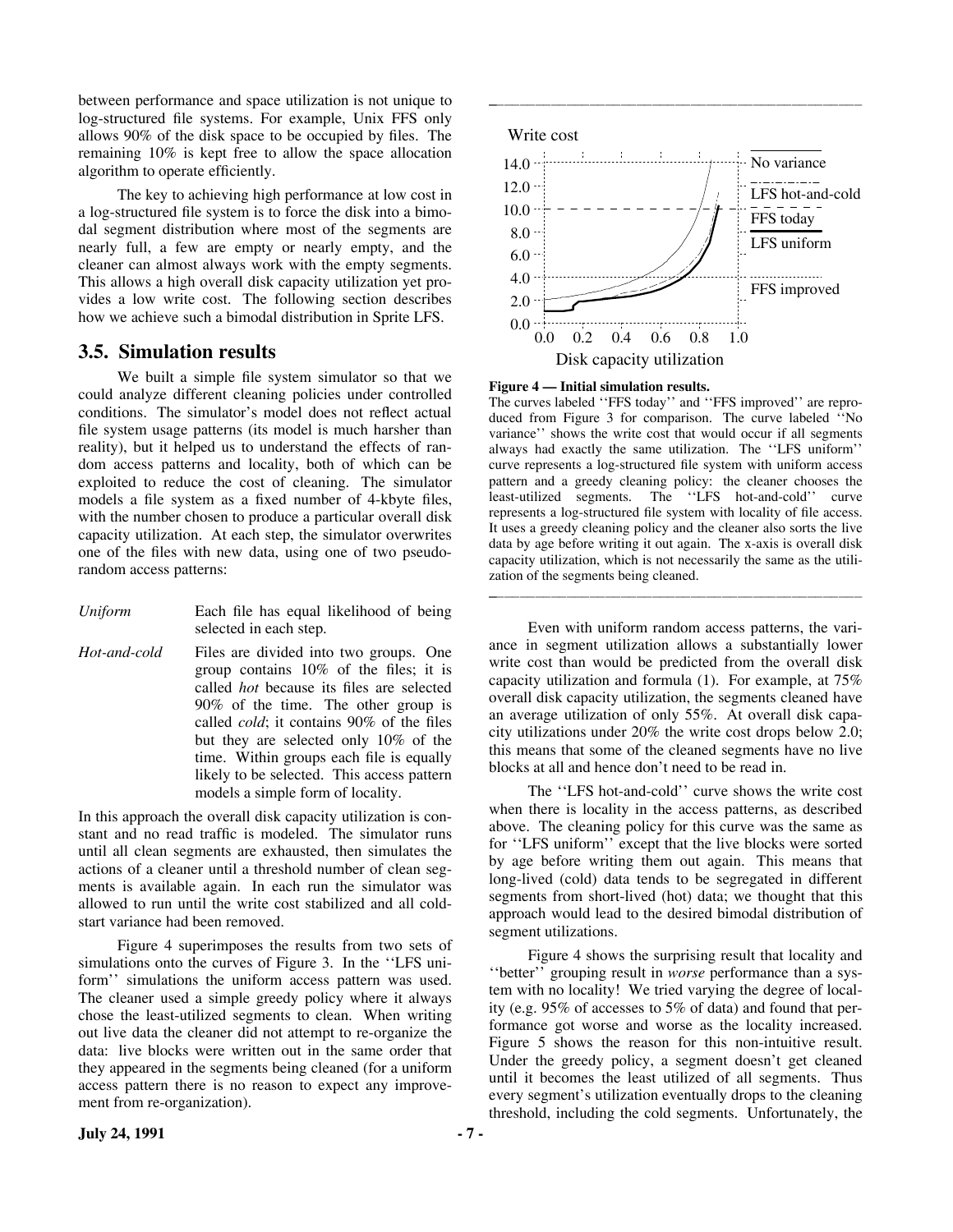

**Figure 5 — Segment utilization distributions with greedy cleaner.**

These figures show distributions of segment utilizations of the disk during the simulation. The distribution is computed by measuring the utilizations of all segments on the disk at the points during the simulation when segment cleaning was initiated. The distribution shows the utilizations of the segments available to the cleaning algorithm. Each of the distributions corresponds to an overall disk capacity utilization of 75%. The ''Uniform'' curve corresponds to ''LFS uniform'' in Figure 4 and ''Hot-and-cold'' corresponds to ''LFS hot-and-cold'' in Figure 4. Locality causes the distribution to be more skewed towards the utilization at which cleaning occurs; as a result, segments are cleaned at a higher average utilization.

utilization drops very slowly in cold segments, so these segments tend to linger just above the cleaning point for a very long time. Figure 5 shows that many more segments are clustered around the cleaning point in the simulations with locality than in the simulations without locality. The overall result is that cold segments tend to tie up large numbers of free blocks for long periods of time.

<u> La componenta de la componenta de la componenta de la componenta de la componenta de la componenta de la comp</u>

After studying these figures we realized that hot and cold segments must be treated differently by the cleaner. Free space in a cold segment is more valuable than free space in a hot segment because once a cold segment has been cleaned it will take a long time before it reaccumulates the unusable free space. Said another way, once the system reclaims the free blocks from a segment with cold data it will get to "keep" them a long time before the cold data becomes fragmented and ''takes them back again.'' In contrast, it is less beneficial to clean a hot segment because the data will likely die quickly and the free space will rapidly re-accumulate; the system might as well delay the cleaning a while and let more of the blocks die in the current segment. The value of a segment's free space is based on the stability of the data in the segment. Unfortunately, the stability cannot be predicted without knowing future access patterns. Using an assumption that the older the data in a segment the longer it is likely to

remain unchanged, the stability can be estimated by the age of data.

To test this theory we simulated a new policy for selecting segments to clean. The policy rates each segment according to the benefit of cleaning the segment and the cost of cleaning the segment and chooses the segments with the highest ratio of benefit to cost. The benefit has two components: the amount of free space that will be reclaimed and the amount of time the space is likely to stay free. The amount of free space is just 1−*u*, where *u* is the utilization of the segment. We used the most recent modified time of any block in the segment (ie. the age of the youngest block) as an estimate of how long the space is likely to stay free. The benefit of cleaning is the space-time product formed by multiplying these two components. The cost of cleaning the segment is 1+*u* (one unit of cost to read the segment, *u* to write back the live data). Combining all these factors, we get

| benefit     | free space generated * age of data $(1-u)^*$ age |       |
|-------------|--------------------------------------------------|-------|
| <b>cost</b> | cost                                             | $1+u$ |

We call this policy the *cost-benefit* policy; it allows cold segments to be cleaned at a much higher utilization than hot segments.

We re-ran the simulations under the hot-and-cold access pattern with the cost-benefit policy and age-sorting



**Figure 6 — Segment utilization distribution with cost-benefit policy.**

This figure shows the distribution of segment utilizations from the simulation of a hot-and-cold access pattern with 75% overall disk capacity utilization. The ''LFS Cost-Benefit'' curve shows the segment distribution occurring when the cost-benefit policy is used to select segments to clean and live blocks grouped by age before being re-written. Because of this bimodal segment distribution, most of the segments cleaned had utilizations around 15%. For comparison, the distribution produced by the greedy method selection policy is shown by the ''LFS Greedy'' curve reproduced from Figure 5.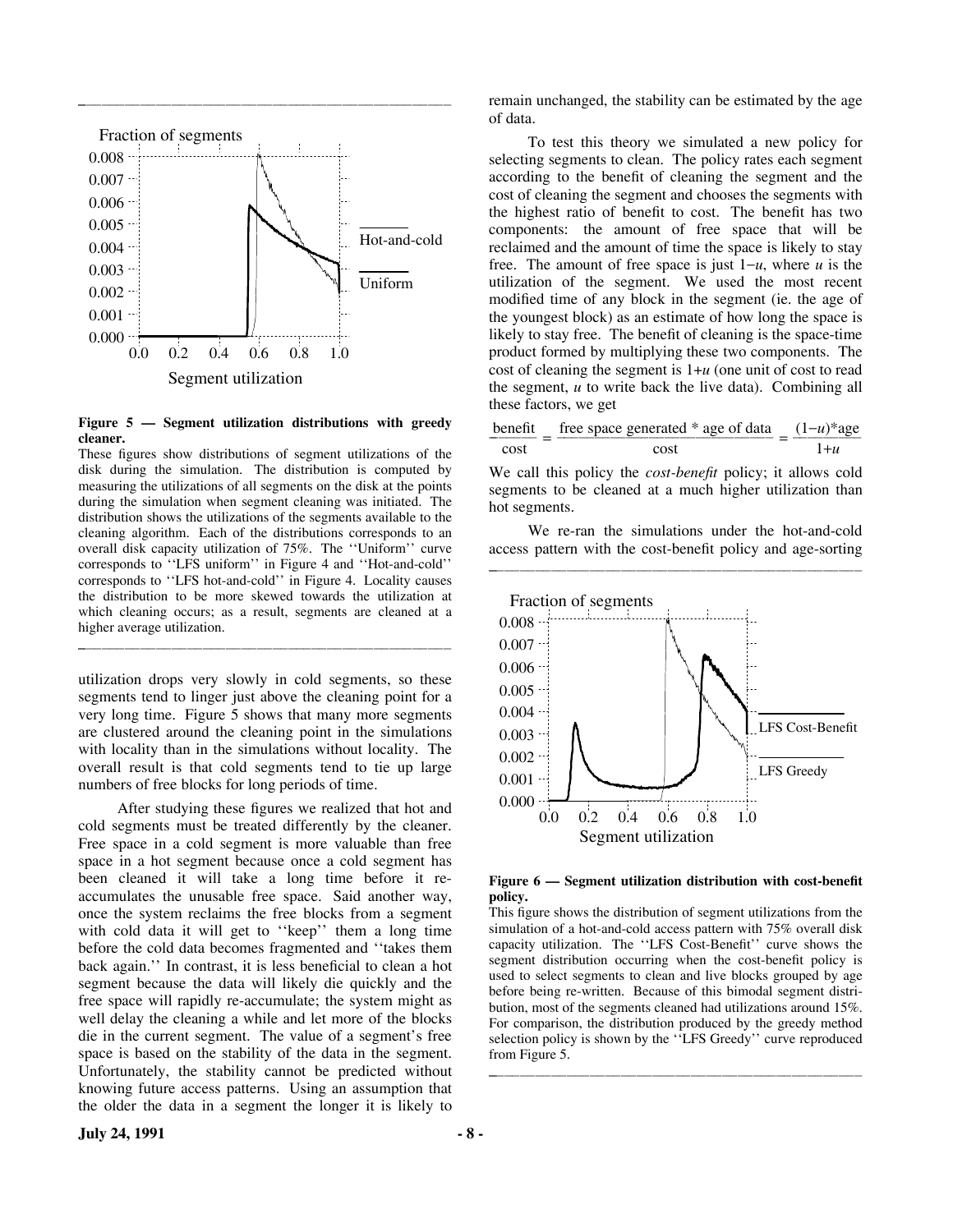on the live data. As can be seen from Figure 6, the costbenefit policy produced the bimodal distribution of segments that we had hoped for. The cleaning policy cleans cold segments at about 75% utilization but waits until hot segments reach a utilization of about 15% before cleaning them. Since 90% of the writes are to hot files, most of the segments cleaned are hot. Figure 7 shows that the costbenefit policy reduces the write cost by as much as 50% over the greedy policy, and a log-structured file system out-performs the best possible Unix FFS even at relatively high disk capacity utilizations. We simulated a number of other degrees and kinds of locality and found that the costbenefit policy gets even better as locality increases.

The simulation experiments convinced us to implement the cost-benefit approach in Sprite LFS. As will be seen in Section 5.2, the behavior of actual file systems in Sprite LFS is even better than predicted in Figure 7.

#### **3.6. Segment usage table**

In order to support the cost-benefit cleaning policy, Sprite LFS maintains a data structure called the *segment usage table*. For each segment, the table records the number of live bytes in the segment and the most recent modified time of any block in the segment. These two values are used by the segment cleaner when choosing segments to clean. The values are initially set when the segment is written, and the count of live bytes is decremented when files are deleted or blocks are overwritten. If the count falls to zero then the segment can be reused without cleaning. The blocks of the segment usage table are written to the log, and the addresses of the blocks are stored in



**Figure 7 — Write cost, including cost-benefit policy.**

This graph compares the write cost of the greedy policy with that of the cost-benefit policy for the hot-and-cold access pattern. The cost-benefit policy is substantially better than the greedy policy, particularly for disk capacity utilizations above 60%. 

the checkpoint regions (see Section 4 for details).

In order to sort live blocks by age, the segment summary information records the age of the youngest block written to the segment. At present Sprite LFS does not keep modified times for each block in a file; it keeps a single modified time for the entire file. This estimate will be incorrect for files that are not modified in their entirety. We plan to modify the segment summary information to include modified times for each block.

#### **4. Crash recovery**

When a system crash occurs, the last few operations performed on the disk may have left it in an inconsistent state (for example, a new file may have been written without writing the directory containing the file); during reboot the operating system must review these operations in order to correct any inconsistencies. In traditional Unix file systems without logs, the system cannot determine where the last changes were made, so it must scan all of the metadata structures on disk to restore consistency. The cost of these scans is already high (tens of minutes in typical configurations), and it is getting higher as storage systems expand.

In a log-structured file system the locations of the last disk operations are easy to determine: they are at the end of the log. Thus it should be possible to recover very quickly after crashes. This benefit of logs is well known and has been used to advantage both in database systems[13] and in other file systems[2, 3, 14]. Like many other logging systems, Sprite LFS uses a two-pronged approach to recovery: *checkpoints*, which define consistent states of the file system, and *roll-forward*, which is used to recover information written since the last checkpoint.

### **4.1. Checkpoints**

A checkpoint is a position in the log at which all of the file system structures are consistent and complete. Sprite LFS uses a two-phase process to create a checkpoint. First, it writes out all modified information to the log, including file data blocks, indirect blocks, inodes, and blocks of the inode map and segment usage table. Second, it writes a *checkpoint region* to a special fixed position on disk. The checkpoint region contains the addresses of all the blocks in the inode map and segment usage table, plus the current time and a pointer to the last segment written.

During reboot, Sprite LFS reads the checkpoint region and uses that information to initialize its mainmemory data structures. In order to handle a crash during a checkpoint operation there are actually two checkpoint regions, and checkpoint operations alternate between them. The checkpoint time is in the last block of the checkpoint region, so if the checkpoint fails the time will not be updated. During reboot, the system reads both checkpoint regions and uses the one with the most recent time.

Sprite LFS performs checkpoints at periodic intervals as well as when the file system is unmounted or the system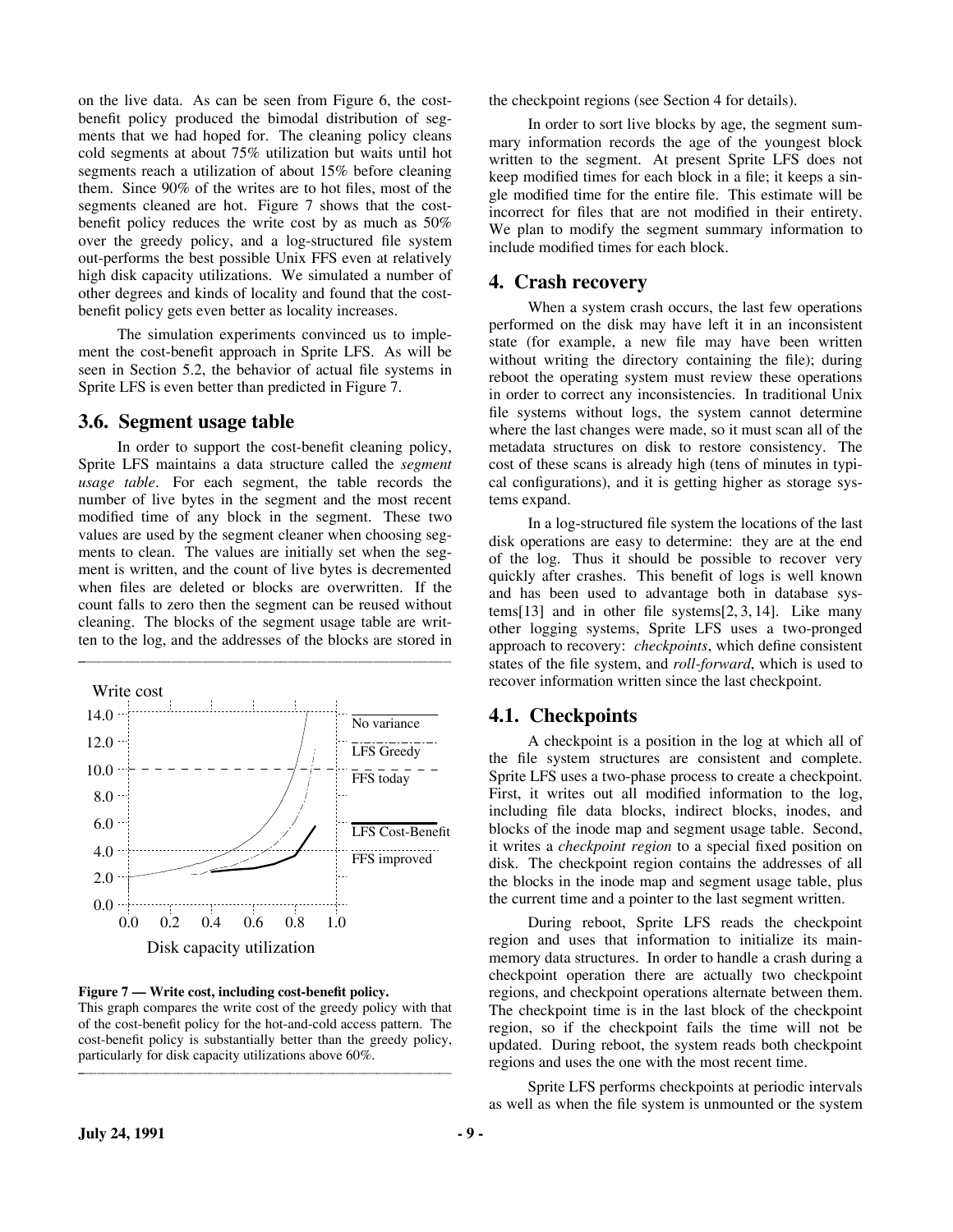is shut down. A long interval between checkpoints reduces the overhead of writing the checkpoints but increases the time needed to roll forward during recovery; a short checkpoint interval improves recovery time but increases the cost of normal operation. Sprite LFS currently uses a checkpoint interval of thirty seconds, which is probably much too short. An alternative to periodic checkpointing is to perform checkpoints after a given amount of new data has been written to the log; this would set a limit on recovery time while reducing the checkpoint overhead when the file system is not operating at maximum throughput.

#### **4.2. Roll-forward**

In principle it would be safe to restart after crashes by simply reading the latest checkpoint region and discarding any data in the log after that checkpoint. This would result in instantaneous recovery but any data written since the last checkpoint would be lost. In order to recover as much information as possible, Sprite LFS scans through the log segments that were written after the last checkpoint. This operation is called *roll-forward*.

During roll-forward Sprite LFS uses the information in segment summary blocks to recover recently-written file data. When a summary block indicates the presence of a new inode, Sprite LFS updates the inode map it read from the checkpoint, so that the inode map refers to the new copy of the inode. This automatically incorporates the file's new data blocks into the recovered file system. If data blocks are discovered for a file without a new copy of the file's inode, then the roll-forward code assumes that the new version of the file on disk is incomplete and it ignores the new data blocks.

The roll-forward code also adjusts the utilizations in the segment usage table read from the checkpoint. The utilizations of the segments written since the checkpoint will be zero; they must be adjusted to reflect the live data left after roll-forward. The utilizations of older segments will also have to be adjusted to reflect file deletions and overwrites (both of these can be identified by the presence of new inodes in the log).

The final issue in roll-forward is how to restore consistency between directory entries and inodes. Each inode contains a count of the number of directory entries referring to that inode; when the count drops to zero the file is deleted. Unfortunately, it is possible for a crash to occur when an inode has been written to the log with a new reference count while the block containing the corresponding directory entry has not yet been written, or vice versa.

To restore consistency between directories and inodes, Sprite LFS outputs a special record in the log for each directory change. The record includes an operation code (create, link, rename, or unlink), the location of the directory entry (i-number for the directory and the position within the directory), the contents of the directory entry (name and i-number), and the new reference count for the inode named in the entry. These records are collectively **July 24, 1991 - 10 -**

called the *directory operation log*; Sprite LFS guarantees that each directory operation log entry appears in the log before the corresponding directory block or inode.

During roll-forward, the directory operation log is used to ensure consistency between directory entries and inodes: if a log entry appears but the inode and directory block were not both written, roll-forward updates the directory and/or inode to complete the operation. Roll-forward operations can cause entries to be added to or removed from directories and reference counts on inodes to be updated. The recovery program appends the changed directories, inodes, inode map, and segment usage table blocks to the log and writes a new checkpoint region to include them. The only operation that can't be completed is the creation of a new file for which the inode is never written; in this case the directory entry will be removed. In addition to its other functions, the directory log made it easy to provide an atomic rename operation.

The interaction between the directory operation log and checkpoints introduced additional synchronization issues into Sprite LFS. In particular, each checkpoint must represent a state where the directory operation log is consistent with the inode and directory blocks in the log. This required additional synchronization to prevent directory modifications while checkpoints are being written.

#### **5. Experience with the Sprite LFS**

We began the implementation of Sprite LFS in late 1989 and by mid-1990 it was operational as part of the Sprite network operating system. Since the fall of 1990 it has been used to manage five different disk partitions, which are used by about thirty users for day-to-day computing. All of the features described in this paper have been implemented in Sprite LFS, but roll-forward has not yet been installed in the production system. The production disks use a short checkpoint interval (30 seconds) and discard all the information after the last checkpoint when they reboot.

When we began the project we were concerned that a log-structured file system might be substantially more complicated to implement than a traditional file system. In reality, however, Sprite LFS turns out to be no more complicated than Unix FFS[9]: Sprite LFS has additional complexity for the segment cleaner, but this is compensated by the elimination of the bitmap and layout policies required by Unix FFS; in addition, the checkpointing and rollforward code in Sprite LFS is no more complicated than the *fsck* code[15] that scans Unix FFS disks to restore consistency. Logging file systems like Episode[2] or Cedar[3] are likely to be somewhat more complicated than either Unix FFS or Sprite LFS, since they include both logging and layout code.

In everyday use Sprite LFS does not feel much different to the users than the Unix FFS-like file system in Sprite. The reason is that the machines being used are not fast enough to be disk-bound with the current workloads. For example on the modified Andrew benchmark[11],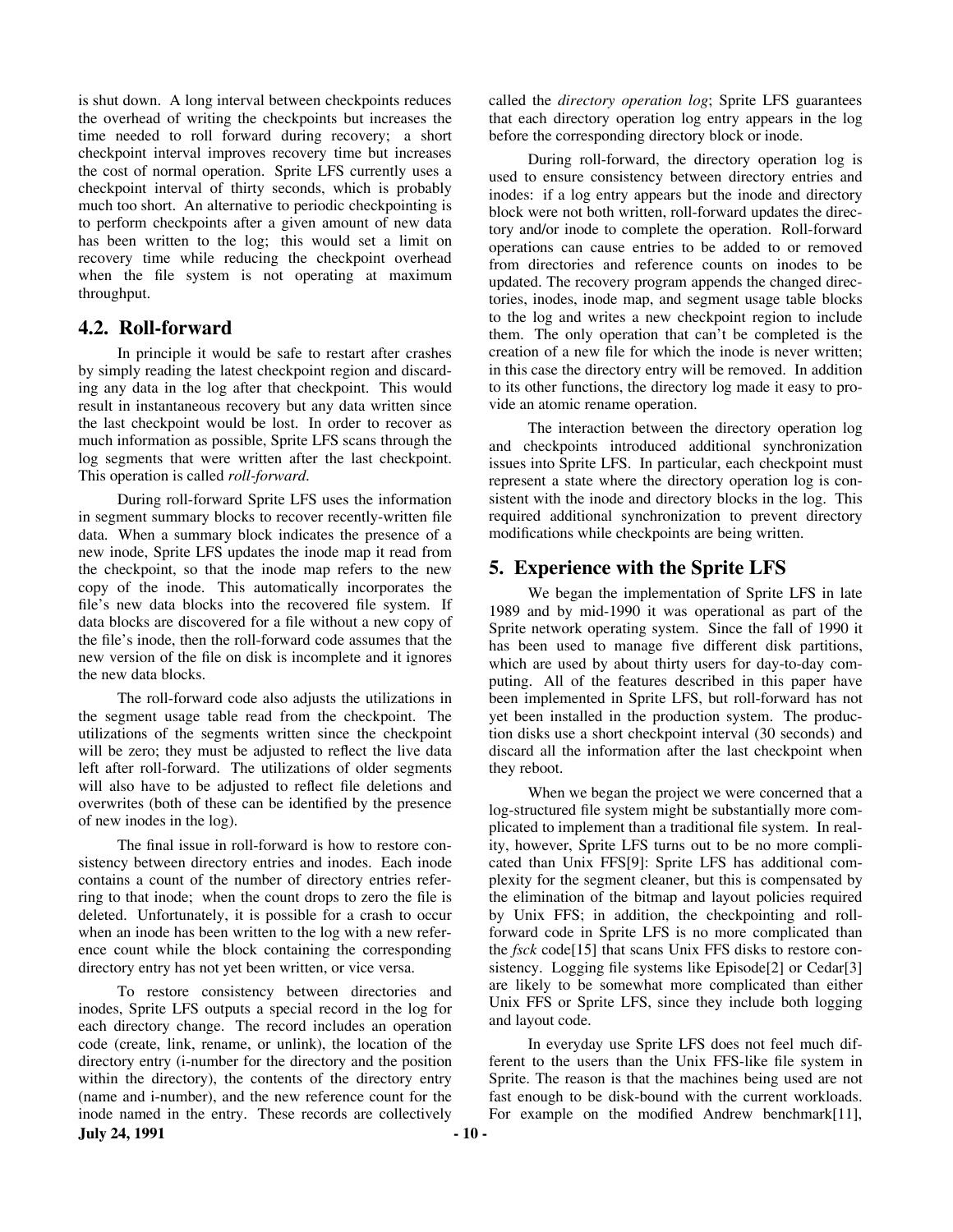

**Figure 8 — Small-file performance under Sprite LFS and SunOS.**

Figure (a) measures a benchmark that created 10000 one-kilobyte files, then read them back in the same order as created, then deleted them. Speed is measured by the number of files per second for each operation on the two file systems. The logging approach in Sprite LFS provides an order-of-magnitude speedup for creation and deletion. Figure (b) estimates the performance of each system for creating files on faster computers with the same disk. In SunOS the disk was 85% saturated in (a), so faster processors will not improve performance much. In Sprite LFS the disk was only 17% saturated in (a) while the CPU was 100% utilized; as a consequence I/O performance will scale with CPU speed.

Sprite LFS is only 20% faster that SunOS using the configuration presented in Section 5.1. Most of the speedup is attributable to the removal of the synchronous writes in Sprite LFS. Even with the synchronous writes of Unix FFS, the benchmark has a CPU utilization of over 80%, limiting the speedup possible from changes in the disk storage management.

#### **5.1. Micro-benchmarks**

We used a collection of small benchmark programs to measure the best-case performance of Sprite LFS and compare it to SunOS 4.0.3, whose file system is based on Unix FFS. The benchmarks are synthetic so they do not represent realistic workloads, but they illustrate the strengths and weaknesses of the two file systems. The machine used for both systems was a Sun-4/260 (8.7 integer SPECmarks) with 32 megabytes of memory, a Sun SCSI3 HBA, and a Wren IV disk (1.3 MBytes/sec maximum transfer bandwidth, 17.5 milliseconds average seek time). For both LFS and SunOS, the disk was formatted with a file system having around 300 megabytes of usable storage. An eight-kilobyte block size was used by SunOS while Sprite LFS used a four-kilobyte block size and a one-megabyte segment size. In each case the system was

running multiuser but was otherwise quiescent during the test. For Sprite LFS no cleaning occurred during the benchmark runs so the measurements represent best-case performance; see Section 5.2 below for measurements of cleaning overhead.

Figure 8 shows the results of a benchmark that creates, reads, and deletes a large number of small files. Sprite LFS is almost ten times as fast as SunOS for the create and delete phases of the benchmark. Sprite LFS is also faster for reading the files back; this is because the files are read in the same order created and the logstructured file system packs the files densely in the log. Furthermore, Sprite LFS only kept the disk 17% busy during the create phase while saturating the CPU. In contrast, SunOS kept the disk busy 85% of the time during the create phase, even though only about 1.2% of the disk's potential bandwidth was used for new data. This means that the performance of Sprite LFS will improve by another factor of 4-6 as CPUs get faster (see Figure 8(b)). Almost no improvement can be expected in SunOS.

Although Sprite was designed for efficiency on workloads with many small file accesses, Figure 9 shows that it also provides competitive performance for large files. Sprite LFS has a higher write bandwidth than SunOS in all cases. It is substantially faster for random writes because it turns them into sequential writes to the log; it is also faster for sequential writes because it groups many blocks into a single large I/O, whereas SunOS performs

<u> 2008 - Jan James James James James James James James James James James James James James James James James J</u>



**Figure 9 — Large-file performance under Sprite LFS and SunOS.**

The figure shows the speed of a benchmark that creates a 100- Mbyte file with sequential writes, then reads the file back sequentially, then writes 100 Mbytes randomly to the existing file, then reads 100 Mbytes randomly from the file, and finally reads the file sequentially again. The bandwidth of each of the five phases is shown separately. Sprite LFS has a higher write bandwidth and the same read bandwidth as SunOS with the exception of sequential reading of a file that was written randomly.

<u> 2000 - Jan James James Jan James James James James James James James James James James James James James Jam</u>

#### **July 24, 1991** - 11 -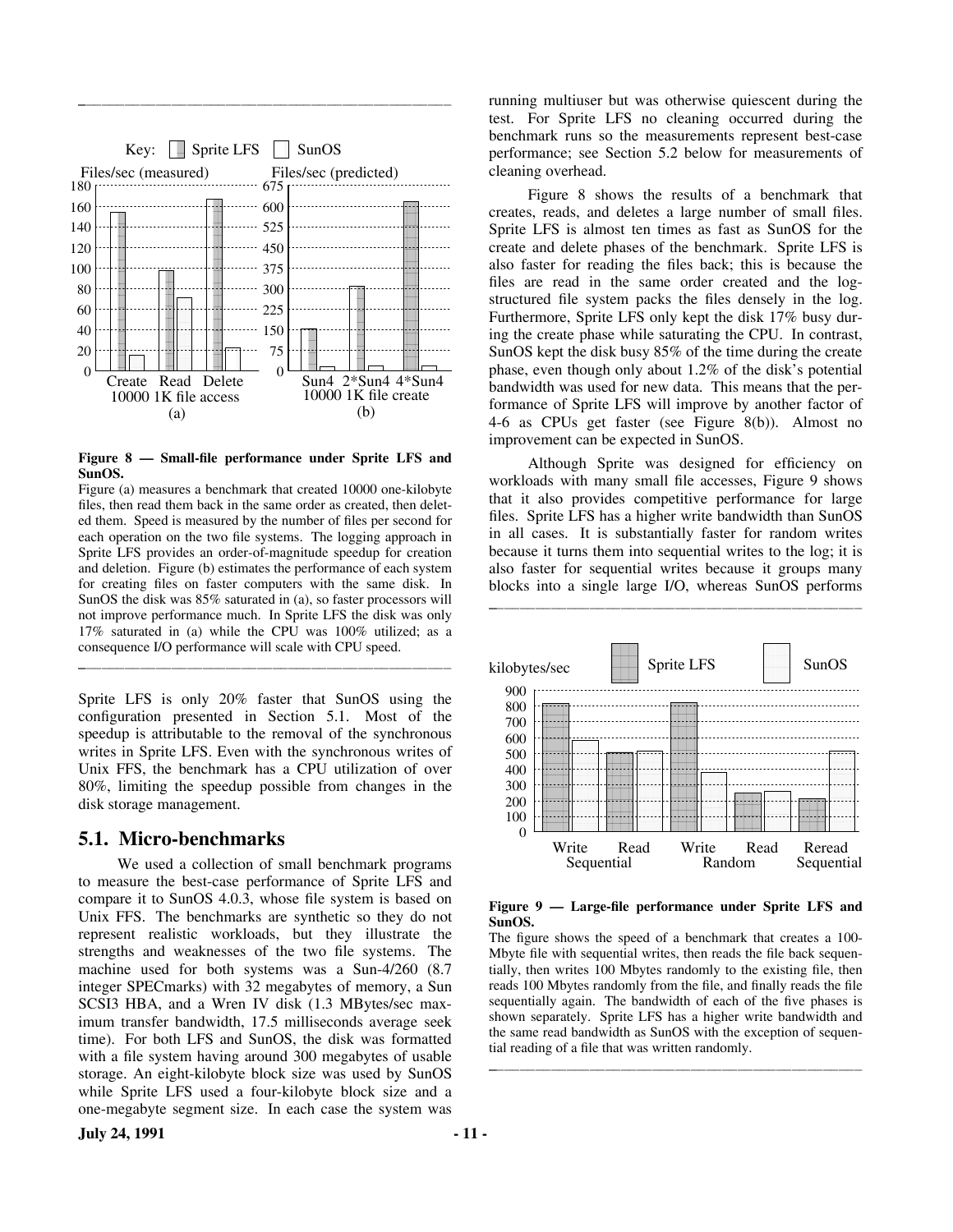individual disk operations for each block (a newer version of SunOS groups writes [16] and should therefore have performance equivalent to Sprite LFS). The read performance is similar in the two systems except for the case of reading a file sequentially after it has been written randomly; in this case the reads require seeks in Sprite LFS, so its performance is substantially lower than SunOS.

Figure 9 illustrates the fact that a log-structured file system produces a different form of locality on disk than traditional file systems. A traditional file system achieves *logical locality* by assuming certain access patterns (sequential reading of files, a tendency to use multiple files within a directory, etc.); it then pays extra on writes, if necessary, to organize information optimally on disk for the assumed read patterns. In contrast, a log-structured file system achieves *temporal locality*: information that is created or modified at the same time will be grouped closely on disk. If temporal locality matches logical locality, as it does for a file that is written sequentially and then read sequentially, then a log-structured file system should have about the same performance on large files as a traditional file system. If temporal locality differs from logical locality then the systems will perform differently. Sprite LFS handles random writes more efficiently because it writes them sequentially on disk. SunOS pays more for the random writes in order to achieve logical locality, but then it handles sequential re-reads more efficiently. Random reads have about the same performance in the two systems, even though the blocks are laid out very differently. However, if the nonsequential reads occurred in the same order as the nonsequential writes then Sprite would have been much faster.

# **5.2. Cleaning overheads**

The micro-benchmark results of the previous section give an optimistic view of the performance of Sprite LFS because they do not include any cleaning overheads (the write cost during the benchmark runs was 1.0). In order to assess the cost of cleaning and the effectiveness of the cost-benefit cleaning policy, we recorded statistics about our production log-structured file systems over a period of several months. Five systems were measured:

- /user6 Home directories for Sprite developers. Workload consists of program development, text processing, electronic communication, and simulations.
- /pcs Home directories and project area for research on parallel processing and VLSI circuit design.
- /src/kernel

Sources and binaries for the Sprite kernel.

- /swap2 Sprite client workstation swap files. Workload consists of virtual memory backing store for 40 diskless Sprite workstations. Files tend to be large, sparse, and accessed nonsequentially.
- /tmp Temporary file storage area for 40 Sprite workstations.

Table 2 shows statistics gathered during cleaning over a four-month period. In order to eliminate start-up effects we waited several months after putting the file systems into use before beginning the measurements. The behavior of the production file systems has been substantially better than predicted by the simulations in Section 3. Even though the overall disk capacity utilizations ranged from 11-75%, more than half of the segments cleaned were totally empty. Even the non-empty segments have utilizations far less than the average disk utilizations. The overall write costs ranged from 1.2 to 1.6, in comparison to write costs of 2.5-3 in the corresponding simulations. Figure 10 shows the distribution of segment utilizations, gathered in a recent snapshot of the /user6 disk.

We believe that there are two reasons why cleaning costs are lower in Sprite LFS than in the simulations. First,

| Write cost in Sprite LFS file systems |             |             |              |        |          |       |      |       |
|---------------------------------------|-------------|-------------|--------------|--------|----------|-------|------|-------|
| File system                           | Disk        | Avg File    | Avg Write    | In Use | Segments |       | u    | Write |
|                                       | <b>Size</b> | <b>Size</b> | Traffic      |        | Cleaned  | Empty | Avg  | Cost  |
| /user6                                | 1280 MB     | 23.5 KB     | 3.2 MB/hour  | 75%    | 10732    | 69%   | .133 | 1.4   |
| /pcs                                  | 990 MB      | 10.5 KB     | 2.1 MB/hour  | 63%    | 22689    | 52%   | .137 | 1.6   |
| src/kernel/                           | 1280 MB     | 37.5 KB     | 4.2 MB/hour  | 72%    | 16975    | 83%   | .122 | 1.2   |
| /tmp                                  | 264 MB      | 28.9 KB     | 1.7 MB/hour  | $11\%$ | 2871     | 78%   | .130 | 1.3   |
| $^\prime$ swap $2$                    | 309 MB      | 68.1 KB     | 13.3 MB/hour | 65%    | 4701     | 66%   | .535 | 1.6   |

#### **Table 2 - Segment cleaning statistics and write costs for production file systems.**

For each Sprite LFS file system the table lists the disk size, the average file size, the average daily write traffic rate, the average disk capacity utilization, the total number of segments cleaned over a four-month period, the fraction of the segments that were empty when cleaned, the average utilization of the non-empty segments that were cleaned, and the overall write cost for the period of the measurements. These write cost figures imply that the cleaning overhead limits the long-term write performance to about 70% of the maximum sequential write bandwidth.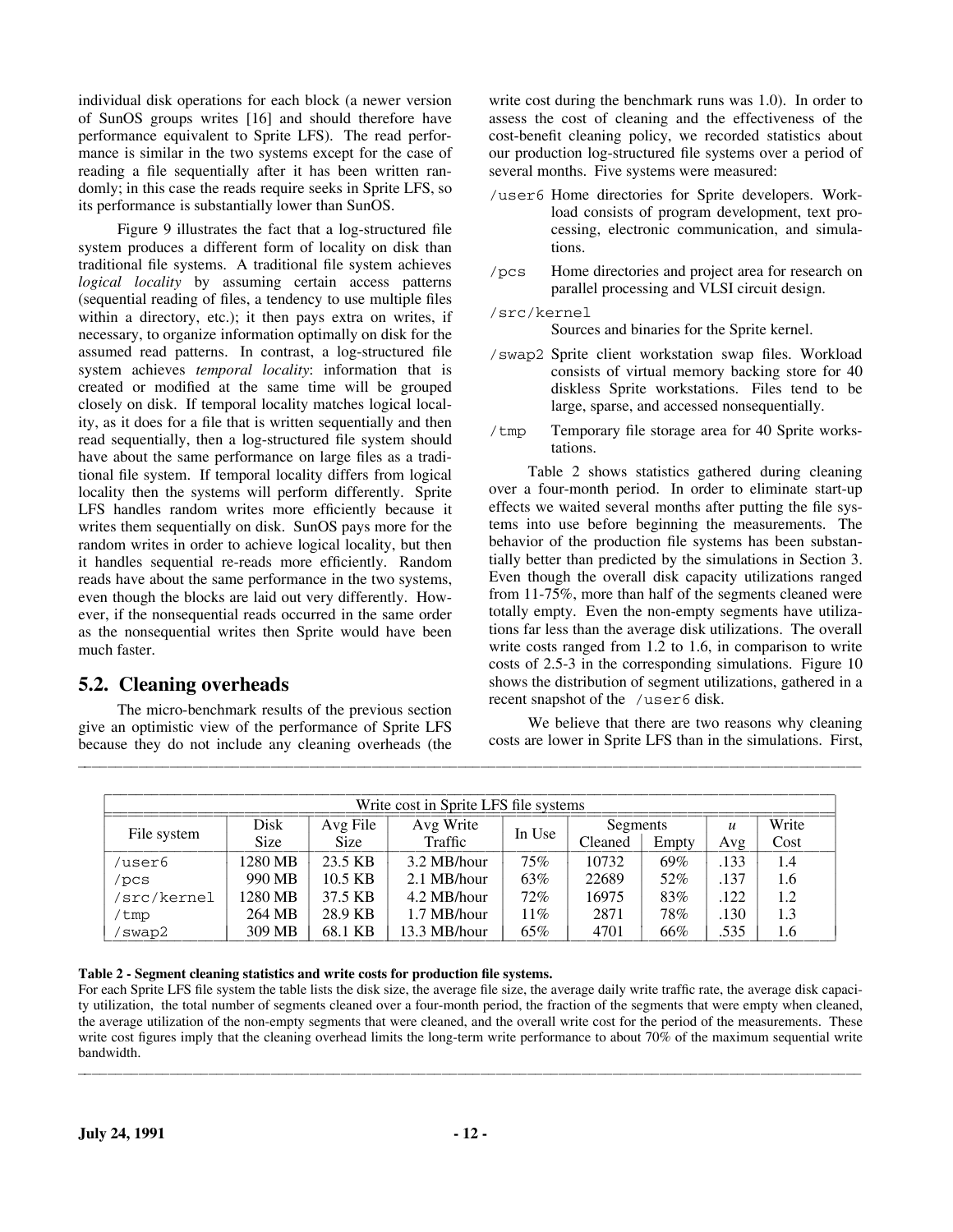all the files in the simulations were just a single block long. In practice, there are a substantial number of longer files, and they tend to be written and deleted as a whole. This results in greater locality within individual segments. In the best case where a file is much longer than a segment, deleting the file will produce one or more totally empty segments. The second difference between simulation and reality is that the simulated reference patterns were evenly distributed within the hot and cold file groups. In practice there are large numbers of files that are almost never written (cold segments in reality are much colder than the cold segments in the simulations). A log-structured file system will isolate the very cold files in segments and never clean them. In the simulations, every segment eventually received modifications and thus had to be cleaned.

If the measurements of Sprite LFS in Section 5.1 were a bit over-optimistic, the measurements in this section are, if anything, over-pessimistic. In practice it may be possible to perform much of the cleaning at night or during other idle periods, so that clean segments are available during bursts of activity. We do not yet have enough experience with Sprite LFS to know if this can be done. In addition, we expect the performance of Sprite LFS to improve as we gain experience and tune the algorithms. For example, we have not yet carefully analyzed the policy issue of how many segments to clean at a time, but we think it may impact the system's ability to segregate hot data from cold data.

<u> 2000 - Jan James James James James James James James James James James James James James James James James J</u>

#### Fraction of segments



**Figure 10 — Segment utilization in the /user6 file system** This figure shows the distribution of segment utilizations in a recent snapshot of the /user6 disk. The distribution shows large numbers of fully utilized segments and totally empty segments. <u> 2000 - Jan James James James James James James James James James James James James James James James James J</u>

#### **5.3. Crash recovery**

Although the crash recovery code has not been installed on the production system, the code works well enough to time recovery of various crash scenarios. The time to recover depends on the checkpoint interval and the rate and type of operations being performed. Table 3 shows the recovery time for different file sizes and amounts of file data recovered. The different crash configurations were generated by running a program that created one, ten, or fifty megabytes of fixed-size files before the system was crashed. A special version of Sprite LFS was used that had an infinite checkpoint interval and never wrote directory changes to disk. During the recovery roll-forward, the created files had to be added to the inode map, the directory entries created, and the segment usage table updated.

Table 3 shows that recovery time varies with the number and size of files written between the last checkpoint and the crash. Recovery times can be bounded by limiting the amount of data written between checkpoints. From the average file sizes and daily write traffic in Table 2, a checkpoint interval as large as an hour would result in average recovery times of around one second. Using the maximum observered write rate of 150 megabytes/hour, maximum recovery time would grow by one second for every 70 seconds of checkpoint interval length.

#### **5.4. Other overheads in Sprite LFS**

Table 4 shows the relative importance of the various kinds of data written to disk, both in terms of how much of the live blocks they occupy on disk and in terms of how much of the data written to the log they represent. More than 99% of the live data on disk consists of file data blocks and indirect blocks. However, about 13% of the information written to the log consists of inodes, inode map blocks, and segment map blocks, all of which tend to be overwritten quickly. The inode map alone accounts for more than 7% of all the data written to the log. We suspect that this is because of the short checkpoint interval currently used in Sprite LFS, which forces metadata to disk

| Sprite LFS recovery time in seconds |                     |       |       |  |  |
|-------------------------------------|---------------------|-------|-------|--|--|
| File                                | File Data Recovered |       |       |  |  |
| Size                                | 1 MB                | 10 MB | 50 MB |  |  |
| 1 KB                                |                     | 21    | 132   |  |  |
| <b>10 KB</b>                        | < 1                 |       | 17    |  |  |
| 100 KB                              | < 1                 |       |       |  |  |

<u> 2008 - Jan James James James James James James James James James James James James James James James James J</u>

**Table 3 — Recovery time for various crash configurations**

The table shows the speed of recovery of one, ten, and fifty megabytes of fixed-size files. The system measured was the same one used in Section 5.1. Recovery time is dominated by the number of files to be recovered.

<u> La componenta de la componenta de la componenta de la componenta de la componenta de la componenta de la comp</u>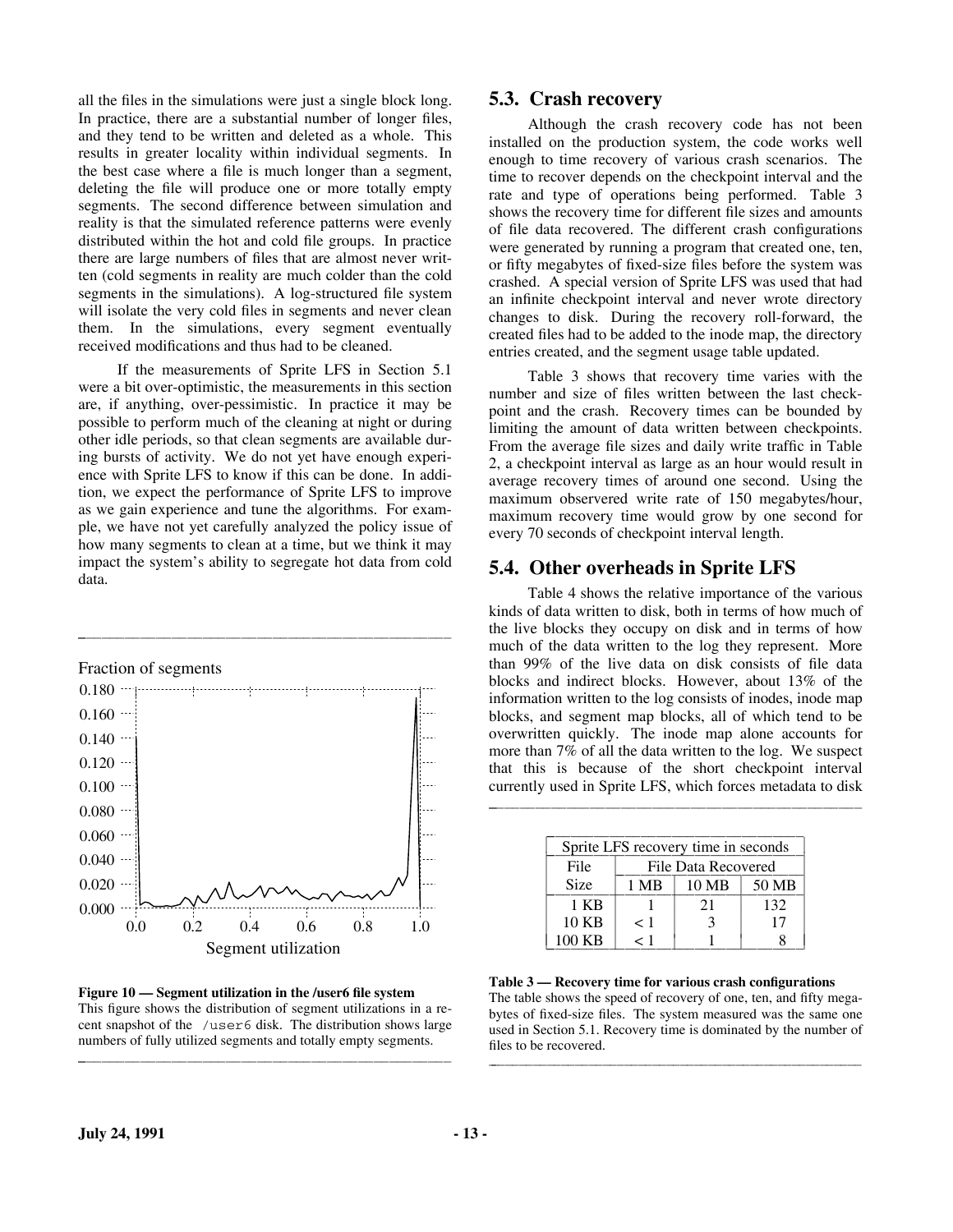more often than necessary. We expect the log bandwidth overhead for metadata to drop substantially when we install roll-forward recovery and increase the checkpoint interval.

# **6. Related work**

The log-structured file system concept and the Sprite LFS design borrow ideas from many different storage management systems. File systems with log-like structures have appeared in several proposals for building file systems on write-once media[17, 18]. Besides writing all changes in an append-only fashion, these systems maintain indexing information much like the Sprite LFS inode map and inodes for quickly locating and reading files. They differ from Sprite LFS in that the write-once nature of the media made it unnecessary for the file systems to reclaim log space.

The segment cleaning approach used in Sprite LFS acts much like scavenging garbage collectors developed for programming languages[19]. The cost-benefit segment selection and the age sorting of blocks during segment cleaned in Sprite LFS separates files into generations much like generational garbage collection schemes[20]. A significant difference between these garbage collection schemes and Sprite LFS is that efficient random access is possible in the generational garbage collectors, whereas sequential accesses are necessary to achieve high performance in a file system. Also, Sprite LFS can exploit the fact that blocks can belong to at most one file at a time to use much simpler algorithms for identifying garbage than used in the systems for programming languages.

The logging scheme used in Sprite LFS is similar to schemes pioneered in database systems. Almost all database systems use write-ahead logging for crash recovery and high performance[13], but differ from Sprite LFS in how they use the log. Both Sprite LFS and the database

<u> 2008 - Jan James James James James James James James James James James James James James James James James J</u>

| Sprite LFS / user 6 file system contents |           |               |  |  |  |
|------------------------------------------|-----------|---------------|--|--|--|
| <b>Block</b> type                        | Live data | Log bandwidth |  |  |  |
| Data blocks*                             | 98.0%     | 85.2%         |  |  |  |
| Indirect blocks*                         | 1.0%      | 1.6%          |  |  |  |
| Inode blocks*                            | 0.2%      | 2.7%          |  |  |  |
| Inode map                                | 0.2%      | 7.8%          |  |  |  |
| Seg Usage map*                           | $0.0\%$   | 2.1%          |  |  |  |
| Summary blocks                           | 0.6%      | $0.5\%$       |  |  |  |
| Dir Op Log                               | $0.0\%$   | 0.1%          |  |  |  |

#### **Table 4 — Disk space and log bandwidth usage of /user6**

For each block type, the table lists the percentage of the disk space in use on disk (Live data) and the percentage of the log bandwidth consumed writing this block type (Log bandwidth). The block types marked with '\*' have equivalent data structures in Unix FFS.

<u> La componenta de la componenta de la componenta de la componenta de la componenta de la componenta de la comp</u>

systems view the log as the most up to date ''truth'' about the state of the data on disk. The main difference is that database systems do not use the log as the final repository for data: a separate data area is reserved for this purpose. The separate data area of these database systems means that they do not need the segment cleaning mechanisms of the Sprite LFS to reclaim log space. The space occupied by the log in a database system can be reclaimed when the logged changes have been written to their final locations. Since all read requests are processed from the data area, the log can be greatly compacted without hurting read performance. Typically only the changed bytes are written to database logs rather than entire blocks as in Sprite LFS.

The Sprite LFS crash recovery mechanism of checkpoints and roll forward using a ''redo log'' is similar to techniques used in database systems and object repositories[21]. The implementation in Sprite LFS is simplified because the log is the final home of the data. Rather than redoing the operation to the separate data copy, Sprite LFS recovery insures that the indexes point at the newest copy of the data in the log.

Collecting data in the file cache and writing it to disk in large writes is similar to the concept of group commit in database systems[22] and to techniques used in mainmemory database systems[23, 24].

### **7. Conclusion**

The basic principle behind a log-structured file system is a simple one: collect large amounts of new data in a file cache in main memory, then write the data to disk in a single large I/O that can use all of the disk's bandwidth. Implementing this idea is complicated by the need to maintain large free areas on disk, but both our simulation analysis and our experience with Sprite LFS suggest that low cleaning overheads can be achieved with a simple policy based on cost and benefit. Although we developed a log-structured file system to support workloads with many small files, the approach also works very well for large-file accesses. In particular, there is essentially no cleaning overhead at all for very large files that are created and deleted in their entirety.

The bottom line is that a log-structured file system can use disks an order of magnitude more efficiently than existing file systems. This should make it possible to take advantage of several more generations of faster processors before I/O limitations once again threaten the scalability of computer systems.

### **8. Acknowledgments**

Diane Greene, Mary Baker, John Hartman, Mike Kupfer, Ken Shirriff and Jim Mott-Smith provided helpful comments on drafts of this paper.

### **References**

1. John K. Ousterhout, Herve Da Costa, David Harrison, John A. Kunze, Mike Kupfer, and James